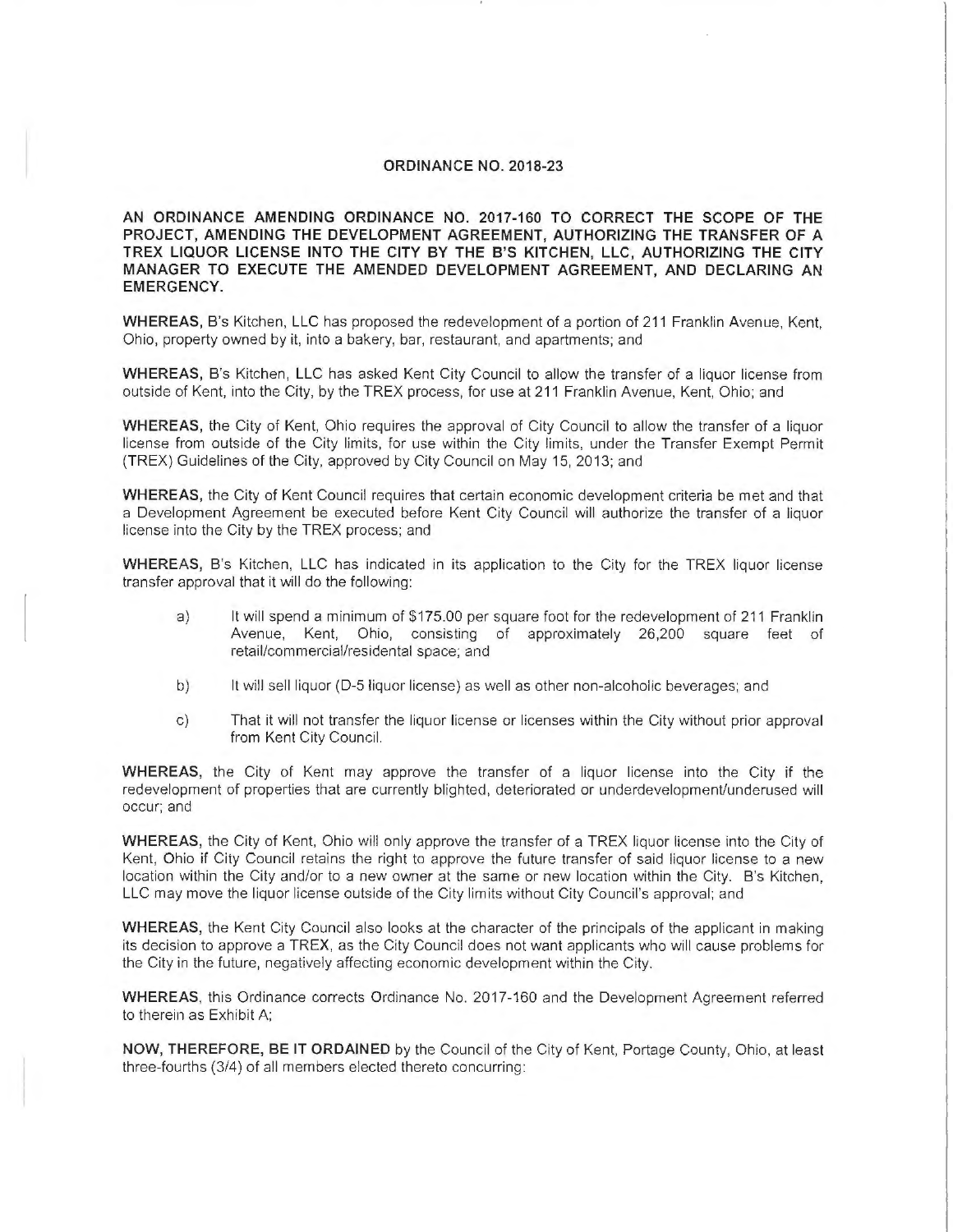**SECTION 1.** That Kent City Council hereby approves the Amended Development Agreement with B's Kitchen, LLC, and the City Manager is hereby authorized to execute the Amended Development Agreement on behalf of the City, attached hereto and incorporated herein.

**SECTION 2.** That, conditioned on B's Kitchen, LLC executing the Amended Development Agreement, the Kent City Council has approved the transfer of a 0-5 liquor license into the City of Kent, Ohio via the TREX process, to be used by B's Kitchen, LLC at 211 Franklin Avenue, Kent, Ohio.

**SECTION 3.** That all provisions in Ordinance No. 2017-160 and the Development Agreement referred to therein (Exhibit A) inconsistent or conflicting with the provisions in this Ordinance and the attached Amended Development Agreement be, and hereby are, repealed.

**SECTION 4.** That it is found and determined that all formal actions of this Council concerning and relating to the adoption of this Ordinance were adopted in an open meeting of this Council and that all deliberations of this Council, and of any of its committees that resulted in such formal actions, were in meetings open to the public in compliance with all legal requirements of Section 121.22 of the Ohio Revised Code.

**SECTION 5.** That this Ordinance is declared to be an emergency measure necessary for the immediate preservation of the public peace, health, safety and welfare of the residents of the City, and for the further reason that this Ordinance is required to be immediately effective in order to induce the redevelopment to proceed, thereby eliminating blighted conditions and preventing the recurrence of those conditions, for proceed, thereby entimaling bigined conditions and preventing the recurrence of those conditions, for<br>which reasons and other reasons manifest to this Council this Ordinance is hereby declared to be an<br>emergency measure an emergency measure and shall take effect and be in force immediately after passage.

PASSED: **EFFECTIVE** ATTEST:

Mayor and President of Council

Tara Grimm, CMC Clerk of Council

OF THE STATE OF OHIO, HEREBY CERTIFY THAT THE FOREGOING IS A TRUE AND EXACT COPY OF ORDINANCE No. , ADOPTED BY THE COUNCIL OF THE CITY OF KENT ON \_\_\_\_\_\_\_\_\_\_\_\_\_\_\_\_\_\_\_\_\_\_\_\_\_\_\_\_\_\_\_\_, 20

I, TARA GRIMM, CLERK OF COUNCIL FOR THE CITY OF KENT, COUNTY OF PORTAGE, AND STATE OF OHIO, AND IN WHOSE CUSTODY THE ORIGINAL FILES AND RECORDS OF SAID COUNCIL ARE REQUIRED TO BE KEPT BY THE LAWS

(SEAL)

TARA GRIMM, CMG CLERK OF COUNCIL I

I

l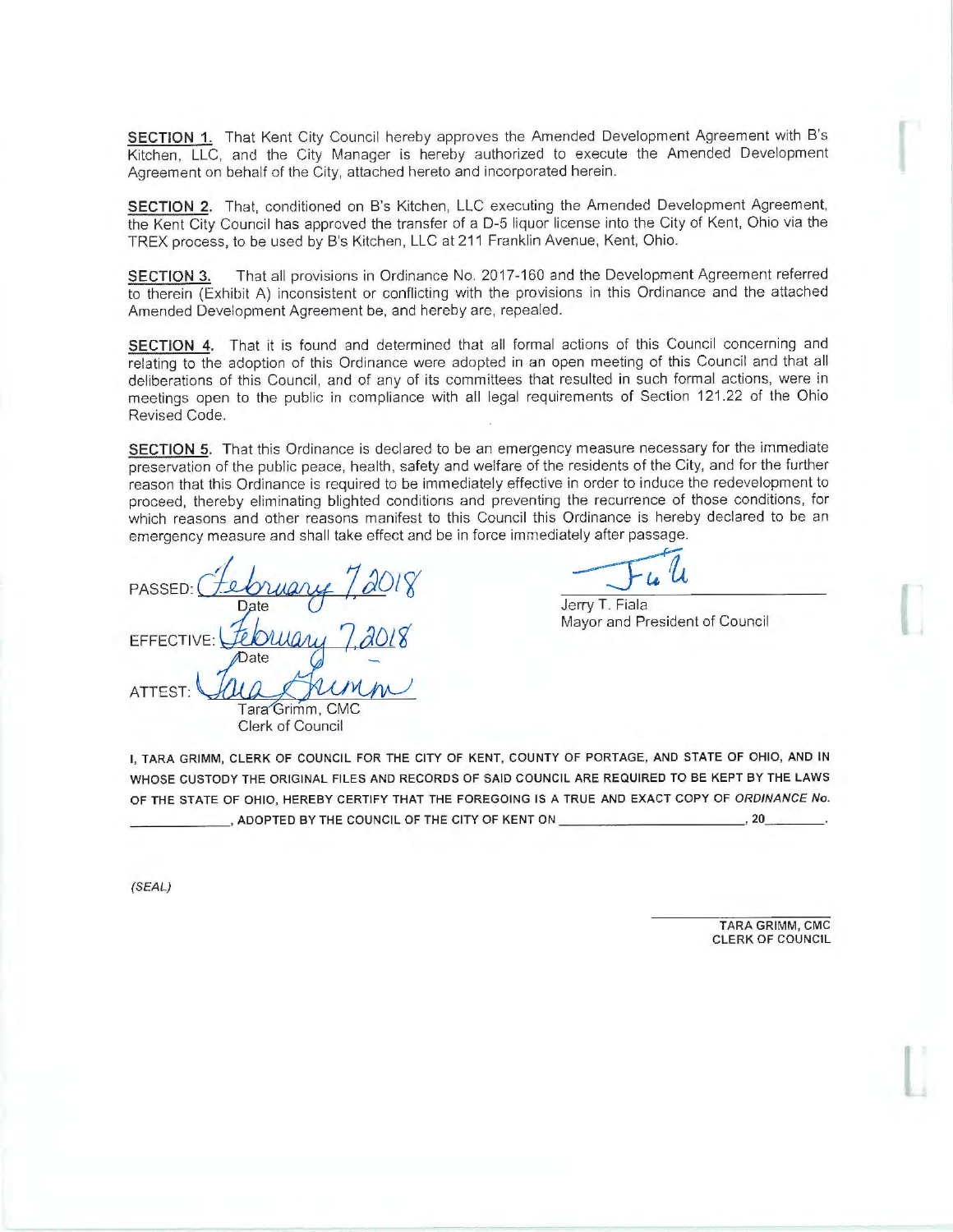## **AMENDED DEVELOPMENT AGREEMENT**

THIS AMENDED DEVELOPMENT AGREEMENT (the "Agreement'') is made and entered into this \_\_\_\_ day of \_\_\_\_\_\_\_\_\_\_\_\_\_\_, 20\_\_\_\_, by and between the CITY OF KENT, OHIO, a municipal corporation duly organized and existing under and by virtue of the constitution and laws of the State of Ohio and a duly adopted Chatter (hereinafter referred to as the ·'City"), and B'S KITCHEN, LLC, an Ohio limited liability company (hereinafter referred to as the "Redeveloper'').

### **W I TN E SS ET H:**

WHEREAS, the City has been active in the redevelopment and clearance of underdeveloped, blighted, and deteriorated areas in the City, and in this connection is engaged in carrying out the Downtown Urban Renewal Plan dated January 2001 (the "Urban Renewal Plan"); and

WHEREAS, the Redeveloper intends to develop the property currently owned by B's Kitchen, LLC located at 211 Franklin Avenue, Kent, Ohio (the "Property") by constructing approximately 26,200 square feet of retail/commercial/residential space, such improvements hereinafter referred to as the "Private Improvements;" and

WHEREAS, the City believes that the redevelopment of the Property with the Private Improvements pursuant to this Agreement and the fulfillment generally of this Agreement are in the best interests of the City and its residents, and are necessary to provide for the productive development and reuse of property, to provide for the creation of jobs and employment opportunities, and to improve the economic and general welfare of the people of the City; and

WHEREAS, the City has determined that it is in its best interests of the City and its citizens to aid the Redeveloper in the construction project; and

WHEREAS, the Redeveloper needs to acquire a liquor license in order to sell wine, beer and spirituous liquor at said location – specifically, a D-5 license, using the TREX liquor license provisions of Ohio Revised Code§ 4303.29.

WHEREAS, the construction and use of the Private Improvements is dependent upon the City agreeing to accept a transfer of a liquor license from another location in the State to the City (TREX license); and

WHEREAS, Redeveloper has agreed to construct the Private Improvements at 211 Franklin Avenue, Kent, Ohio for a minimum amount of \$175.00 per square foot; and

WHEREAS, pursuant to the provisions of Ohio Revised Code§ 4303.29, the City of Kent will only agree to execute this agreement and approve the TREX liquor license, if its approval is required before Redeveloper may transfer the liquor license referred to above to another location and/or to another owner, whether at the same location or another location; and

WHEREAS, the Kent City Council considered the following criteria prior to consenting to entering into this Agreement: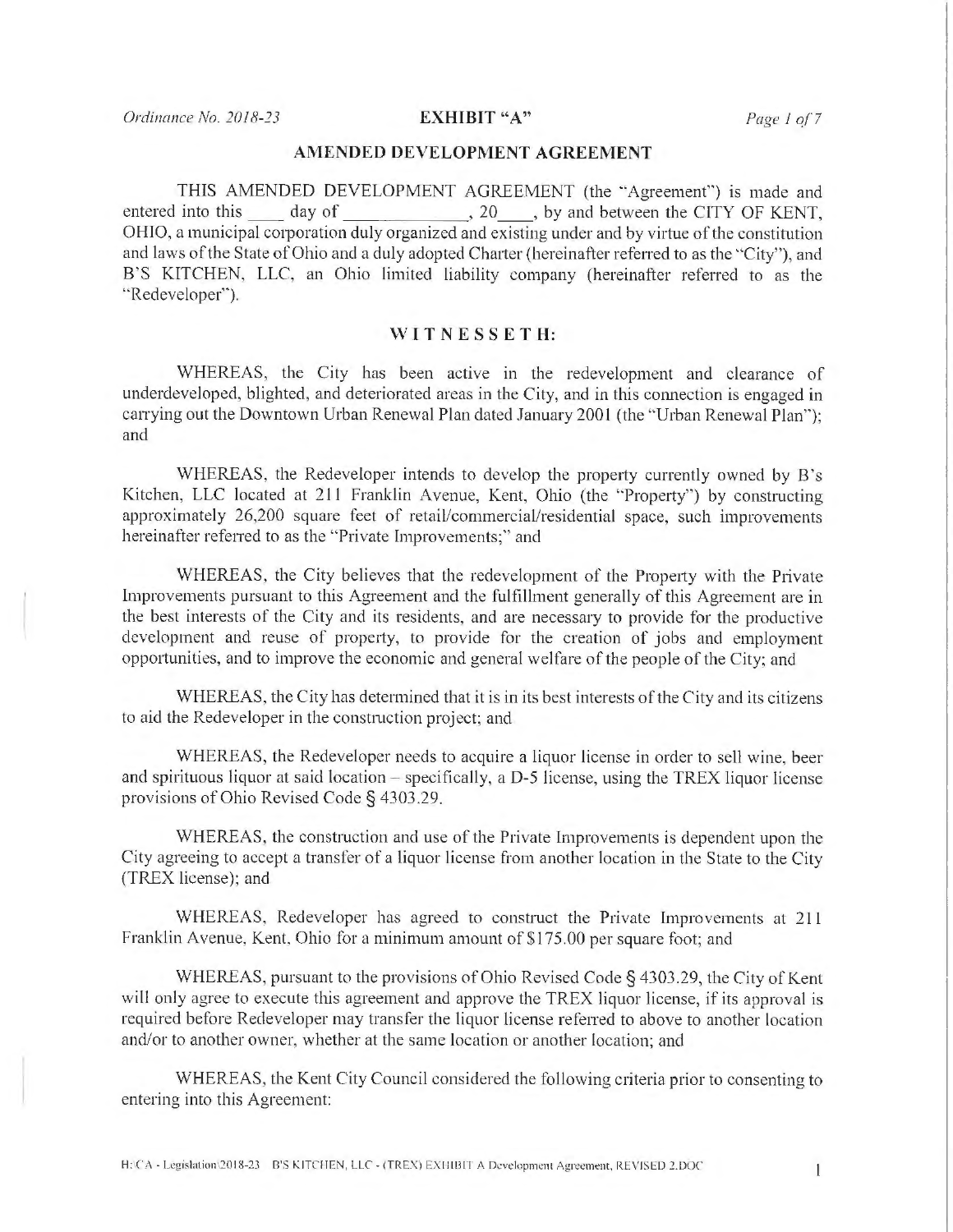- a) The financial strength of the Redeveloper; and
- b) The amount of monies being invested into 211 Franklin Avenue, Kent, Ohio; and
- c) The amount of square foot space being redeveloped by the Redeveloper; and
- $d$ ) The character of the principals of B's Kitchen, LLC; and
- e) That it is a D-5 license being requested.

WHEREAS, both parties acknowledge that the additions of new venues open for the sale of alcoholic beverages within the City, may cause additional work for the staffs of the Kent City Police Department and Fire Department.

NOW THEREFORE, in consideration of the premises and covenants contained herein, the City and the Redeveloper agree as follows:

# **Section 1. Redevelopment of the Propertv.**

The Redeveloper agrees to redevelop the Property by constructing the Private Improvements thereon consistent with all Federal, State and local laws. The Redeveloper has The Redeveloper agrees to redevelop the Property by constructing the Private<br>Improvements thereon consistent with all Federal, State and local laws. The Redeveloper has<br>submitted construction plans for the Private Improvem to begin construction upon approval of such plans and complete construction in a timely manner.

The City and the Redeveloper each shall proceed in good faith and diligently, and in cooperation with the other, to carry out the activities necessary to cause construction of the Private Improvements to begin within 180 days of the execution of this Agreement (the "Commencement Date").

If the Commencement Date has not occurred by the 180-day anniversary of the execution of this Agreement by both the City and the Redeveloper, this Agreement shall terminate, unless that date is further extended in writing by the City and the Redeveloper. Any such extension must be approved by City Council. If this Agreement tenninates because the Commencement Date has not occurred within the permitted period, neither the City nor the Redeveloper shall be deemed to have defaulted hereunder and the sole remedy of the City and the Redeveloper is the termination or extension of this Agreement.

# **Section 2. Redevelopers Responsibilities.**

In exchange for the approval of the transfer of the liquor license into the City by the City Council, described in Section 3 of this Agreement, the Redeveloper shall:

a) Use its best efforts to begin construction of the Private Improvements by the Commencement Date by investing a minimum of \$175.00 per square foot for the redevelopment of 211 Franklin Avenue, for the construction of 26,200 square feet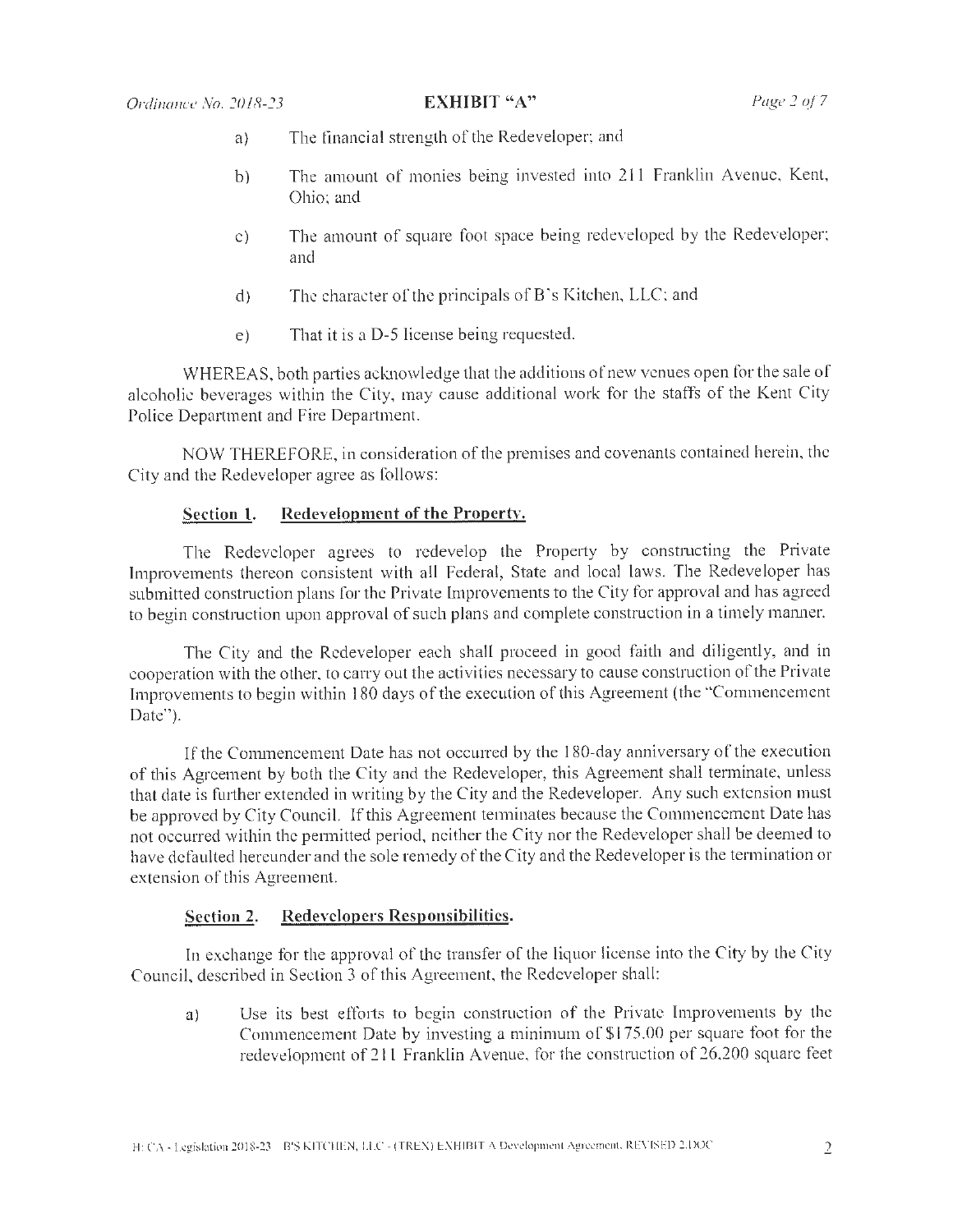of retail/commercial/residential space, and to complete such construction in a timely manner.

- b) Continually follow and obey all local, state and federal laws in the redevelopment of the property and in the operation of the retail/commercial/residential space.
- c) Receive the written permission of the City of Kent Council prior to transfer said license to a new location and/or to a new owner at the same or different location.

# **Section 3. Responsibilities of the City.**

- a) The City, in exchange for the Redeveloper performing the requirements listed in Section 2, above, shall conditionally approve the transfer of a liquor license into the City of Kent pursuant to Ohio Revised Code § 4303.29, in the name of the Redeveloper, for location at 211 Franklin Avenue, Kent, Portage County, Ohio.
- b) The City, upon written request from the Redeveloper, shall review any proposal to relocate the said liquor license to a different location within the City of Kent, or to transfer said liquor license to a different owner at the same or different location within the City of Kent. The City shall approve the transfer and/or relocation of the license within the City, if the City Council, after reviewing the following criteria, to see if the new owner will provide some or all of the following:
	- i) The financial strength of the proposed new owner is adequate to complete the new redevelopment criteria; and
	- $ii)$  The amount of monies, if any, being invested into the new location in Kent, Ohio meet or exceed those expended by this Redeveloper; and
	- iii) The amount of square foot space being redeveloped by the new owner; and
	- vi) The character of the person or people constituting the new owner shall be upstanding; and
	- v) That it is a D-5 license being transferred.

Said consent shall not be unreasonably withheld.

# **Section 4. Assignment or Sale of Liquor License.**

The liquor license in question may only be transferred by the Redeveloper with the consent of the City as outlined in Section 3.

# **Section 5. Remedies.**

(a) General. Except as otherwise provided in this Agreement, in the event of any default in or breach of this Agreement or any of its terms or conditions by the Redeveloper, or any successor, the City may, upon written notice to the Redeveloper, withdraw its approval of the transfer of the liquor license into the Kent City limits and take whatever steps are necessary to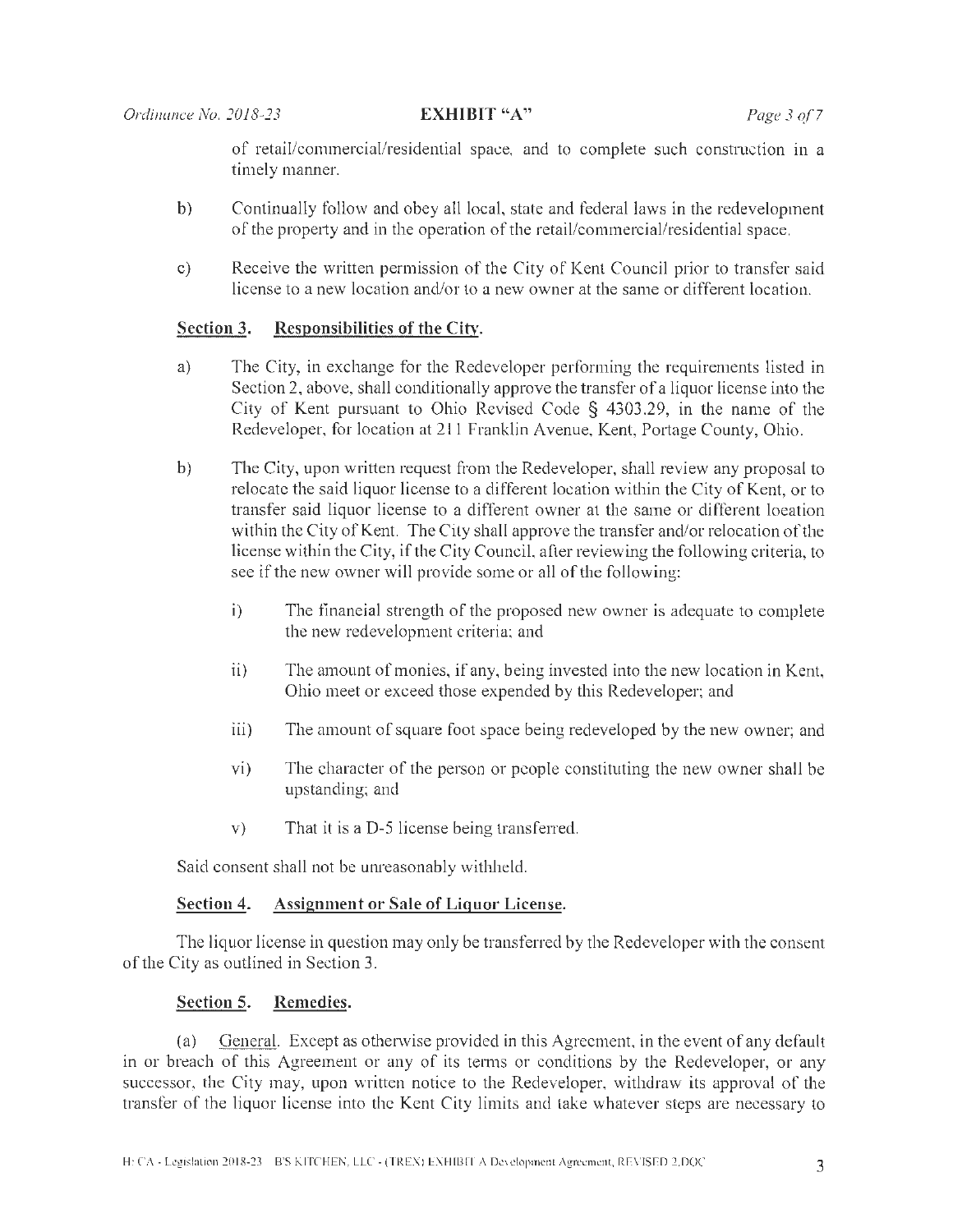## *Ordinance No. 2018-23* **EXHIBIT "A"** *Page 4 of 7*

cause the liquor license to be revoked, within thirty (30) days after receipt of such notice. In case such action is taken by the City and the default or breach is not diligently pursued by the Redeveloper to cure the default or breach within a reasonable time, the City may institute such proceedings as may be necessary or desirable in its opinion to cure and remedy such default or breach, including, but not limited to, proceedings to compel specific performance by the party in default or breach of its obligations; or to revoke the liquor license into the City, mandating the closing of the establishment and the relocation of the liquor license to a location outside of the City limits.

(b) Force Majeure. Neither the City nor the Redeveloper shall be considered in default in its obligations to be performed hereunder, other than for the payment of money, if delay in the performance of such obligations is due to causes beyond its reasonable control and without its fault or negligence, including but not limited to, acts of God or of the public enemy, acts of the federal or State government, acts or delays of the other party, fires, floods, unusually severe weather, epidemics, freight embargoes, unavailability of materials, strikes or delays of contractors, subcontractors or materialmen due to any of such causes, or other events beyond the reasonable control of a party and without its fault or negligence; it being the purpose and intent of this paragraph that in the event of the occurrence of any such enforced delay, the time or times for performance of such obligations shall be extended for the period of the enforced delay; provided, however, that the party seeking the benefit of the provisions of this paragraph shall within 30 days after the beginning of such enforced delay, notify the other party in writing thereof and of the cause thereof and of the duration thereof or, if a continuing delay and cause, the estimated duration thereof, and if the delay is continuing on the date of notification, within 30 days after the end of the delay, notify the other party in writing of the duration of the delay.

## **Section 6. Conflict of Interest; Citv's Representatives not l ndividuallv Liable.**

No member, official or employee of the City shall have any personal interest, direct or indirect, in this Agreement, nor shall any such member, official or employee participate in any decision relating to this Agreement which affects his/her personal interests or the interests of any corporation, partnership, or association in which he is, directly or indirectly, interested. No member, official or employee of the City shall be personally liable to the Redeveloper or any successor in interest, in the event of any default or breach by the City or for any amount which may become clue to the Redeveloper or successor or on any obligations under the terms of this Agreement.

### **Section 7. Notice.**

(a) A notice, demand, or other communication under this Agreement by either the City or the Redeveloper to the other shall be sufficiently given or delivered if it is dispatched by registered or certified mail, postage prepaid, return receipt requested, or delivered personally, and

> **(i)** In the case of the Redeveloper is addressed to or delivered perso nally to the Redeveloper at: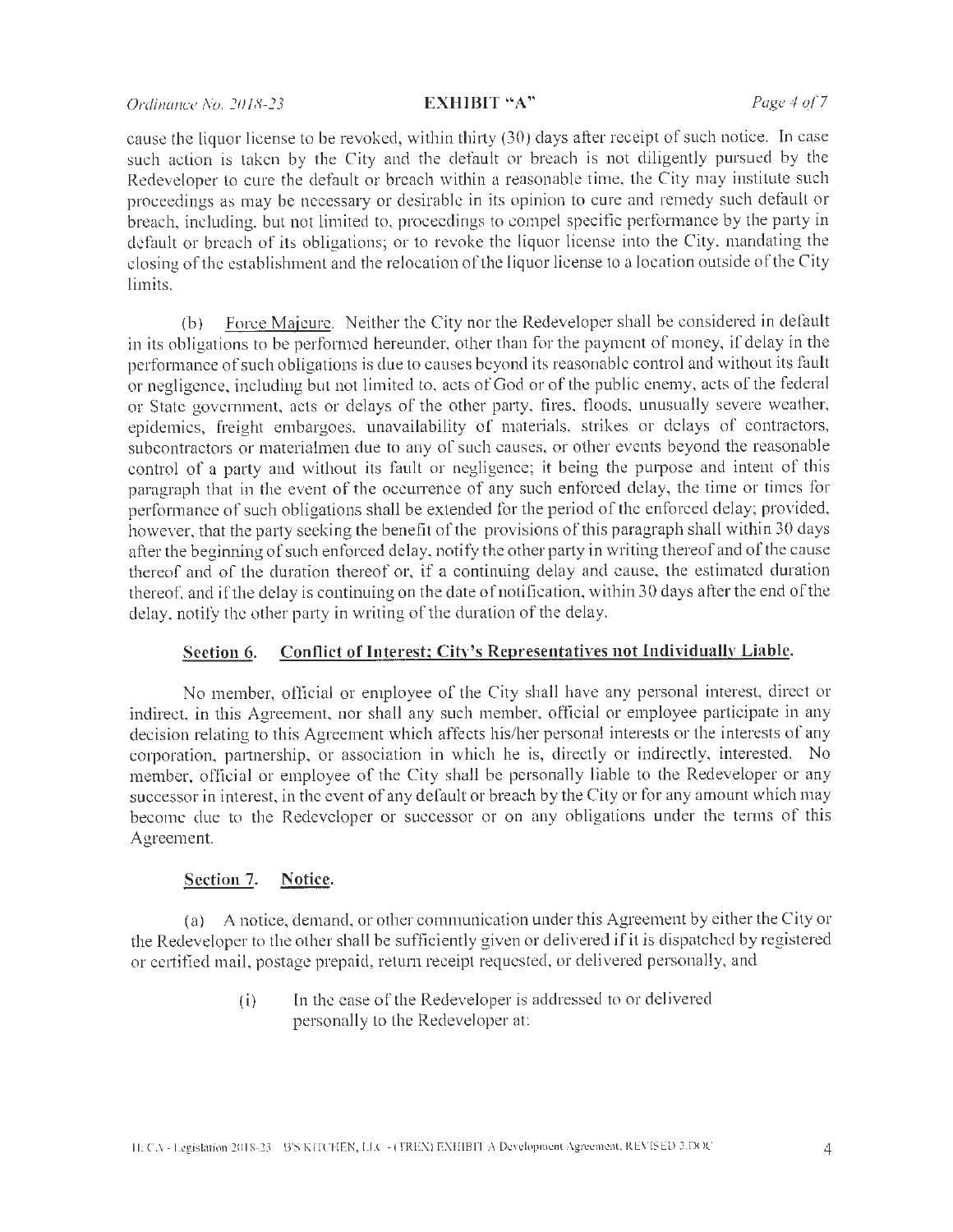B'S KITCHEN, LLC. 6188 Marteney Avenue Kent, Ohio 44240 Attention: Badreeyeh Al-hasawi

(ii) In the case of the City, is addressed to or delivered personally to the City at:

> City Manager c/o Community Development Dept. 930 Overholt Road Kent, Ohio 44240

with a copy to the Law Director, at the same address.

Or at such other address with respect to either the City or the Redeveloper may from time to time, designate in writing and forward to the other as provided in this Section.

## **Section 8. Counterparts.**

This Agreement may be signed in several counterparts, each of which shall be an original but all of which shall constitute but one and the same instrument.

### **Section 9. Jurisdiction.**

The parties hereto irrevocably (a) agree that any suit, action or other legal proceeding arising out of or relating to this Agreement may be brought in a court of record in Portage County, Ohio or in the courts of the United States of America located in such state or commonwealth.

### **Section 10. Captions.**

The captions to the section of this Agreement are for convenience only and shall not be deemed part of the text of the respective sections and shall not vary, by implication or otherwise, any of the provisions of this Agreement.

### **Section 11. Severability.**

The parties hereto intend and believe that each provision of this Agreement comports with all applicable local, state and federal laws and judicial decisions. However, if any provision or any portion of any provision contained in this Agreement is held by a court of law to be invalid, illegal, unlawful, void or unenforceable as written in any respect, then it is the intent of all parties hereto that such portion or provision shall be given force to the fullest possible extent that it is legal, valid and enforceable, that the remainder of this Agreement shall be construed as if such illegal, invalid, unlawful, void or unenforceable portion or provision was not contained therein, and the rights, obligations and interests of the City and Redeveloper under the remainder of this Agreement shall continue in full force and effect.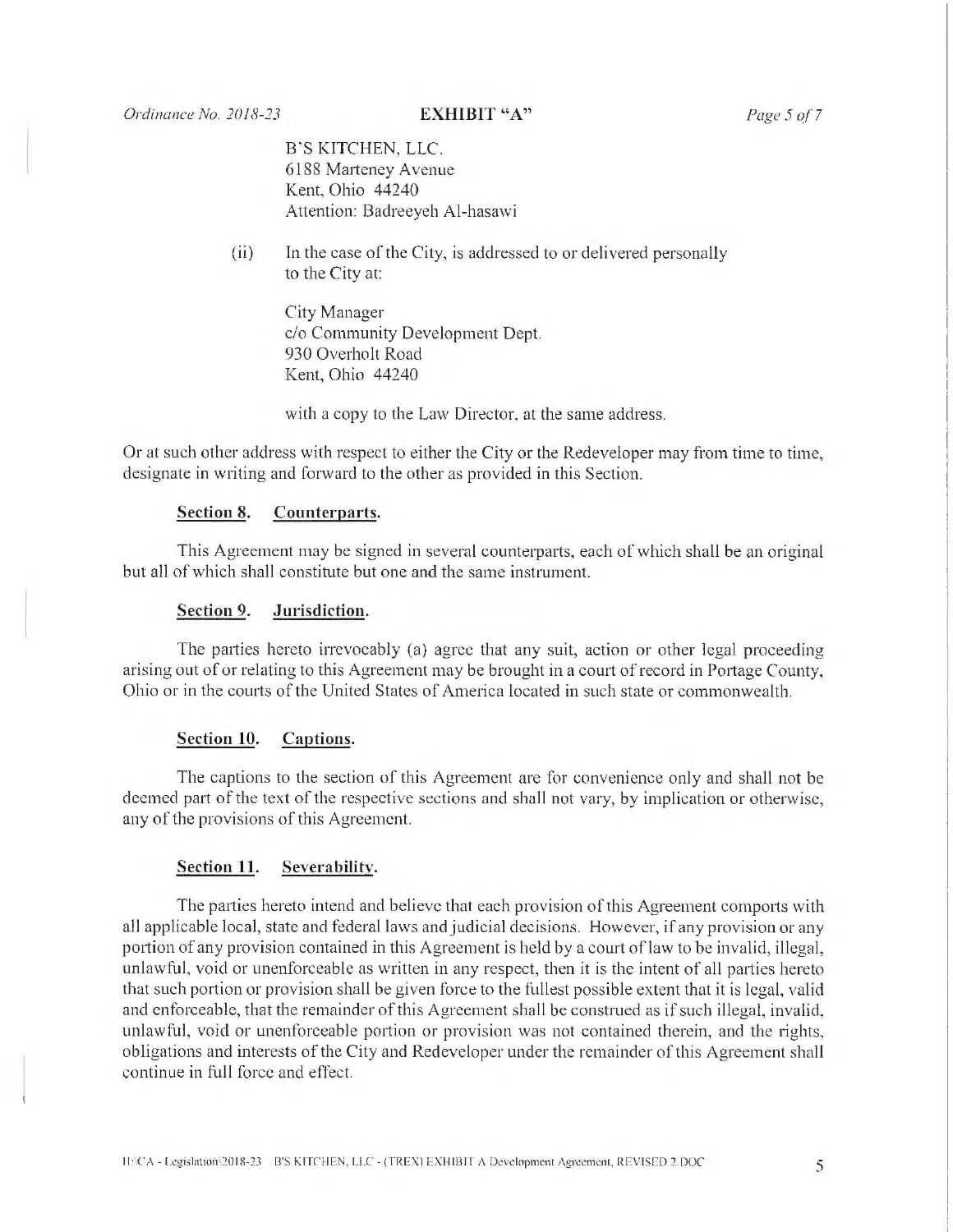# **Section 12. No Oral Modification.**

This Agreement may not be modified or discharged orally, but only by an agreement in writing signed by the City and Redeveloper.

### **Section 13. Costs of Enforcement.**

Redeveloper agrees to pay the costs and expenses, including but not limited to reasonable attorney fees and legal expenses incurred by City in the exercise of any right or remedy available to the City under this Agreement.

IN WITNESS WHEREOF, the City of Kent, Ohio and B's Kitchen, LLC have each caused this Agreement to be duly executed in its behalf, on or as of the day and year first above written.

## **CITY OF KENT, OHIO**

 $\mathbf{B} \mathbf{y}$   $\overline{\mathbf{y}}$   $\overline{\mathbf{y}}$   $\overline{\mathbf{y}}$   $\overline{\mathbf{y}}$   $\overline{\mathbf{y}}$   $\overline{\mathbf{y}}$   $\overline{\mathbf{y}}$   $\overline{\mathbf{y}}$   $\overline{\mathbf{y}}$   $\overline{\mathbf{y}}$   $\overline{\mathbf{y}}$   $\overline{\mathbf{y}}$   $\overline{\mathbf{y}}$   $\overline{\mathbf{y}}$   $\overline{\mathbf{y}}$   $\overline{\mathbf{y}}$   $\overline{\mathbf{y}}$   $\$ 

David Ruller, City Manager

## **B'S KITCHEN, LLC**

 $\mathbf{B} \mathbf{y}$ 

Baclreeyeh Al-hasawi